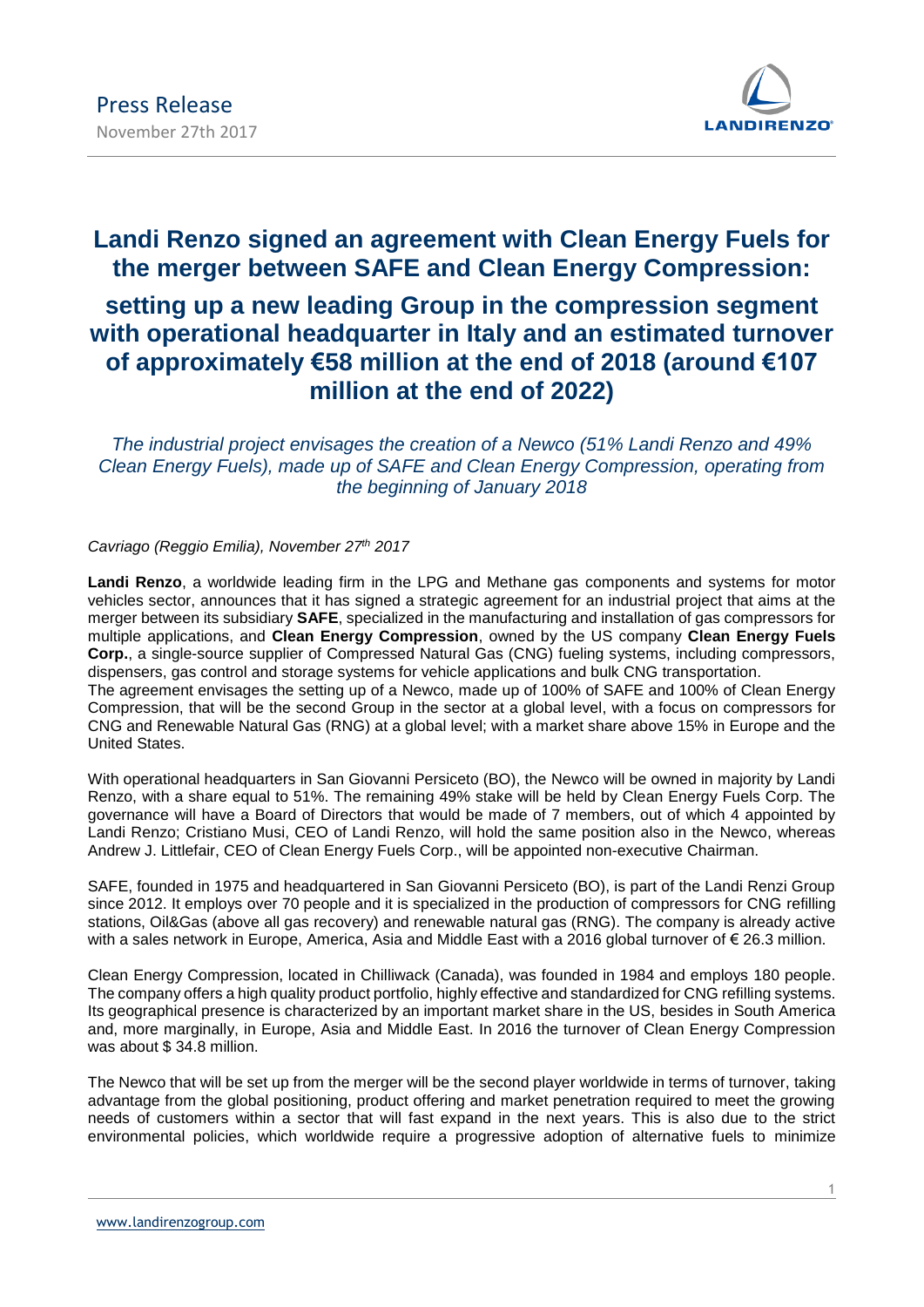

polluting emissions. The expansion of a more capillary infrastructure network for the dispensing of methane gas - and also of the newer and greener biogas - Is the first step towards the spreading of these refueling technologies. Newco can count on outstanding competences in order to position as market leader in the sector at a global level, leveraging on a wide and advanced product portfolio.

From the merger between SAFE and Clean Energy Compression, Newco aims to achieve a leading position in Europe and in USA but also to expand into new geographies (Middle East and Asia), thus laying the foundations to accelerate the development of the business. Revenues expected for 2018 are equal to about € 58 million with +17% CAGR at 2022 (estimated turnover at about € 107 million) and adjusted EBITDA equal to € 4.9 million, to reach € 21.6 million at the completion of the plan, also thanks to the economies of scale and synergies that would be possible and that will allow to meet a cost decrease for an amount of  $\epsilon$  9 million at regime, more than € 7 million of which already in 2020.

The agreement announced today will allow the strengthening of the growth process of SAFE communicated in the industrial plan of Landi Group in the past September. The Newco will be able to strengthen and to expand the value chain of SAFE and will allow to meet the targets included in the plan in a shorter time, improving significantly the value creation for shareholders during the 5 years.

"*Since SAFE became part of the Landi Renzo Group in 2012, it has grown to become an Italian excellence that makes us particularly proud. The historic headquarters based in San Giovanni in Persiceto will become the focus of the activity of the new Group, which is a result of the aggregation with an important American player. This deal will enable us to strengthen our presence on international markets by maintaining an Italian DNA*" said **Stefano Landi**, **Chairman** of **Landi Renzo**.

**Cristiano Musi**, **CEO** of **Landi Renzo**, said: "*This agreement is part of the process of growth and development of our Group, with a focus on the strengthening of our leadership position in our strategic segments, as well as on the acceleration of the value creation process. We believe that the methane and biomethane distribution industry will be more and more strategical for our reference market. Becoming majority shareholders of the second player in this business at a worldwide level represents an acceleration in the value creation process. This new entity, thanks to the distinctive and complementary competences of SAFE and Clean Energy Compressor, will be able to cover the whole offer for the segments distribution and Renewable Natural Gas with a complete and unique product range in the industry. Moreover, with reference to assets management, this deal will allow from the start to reduce the Landi Renzo Group net financial position of about € 4 million, to close 2017 in balance if the closing of the transaction will be executed within 2017, and with a significant increase in the value creation for shareholders. As a matter of fact, we believe that 51% of the Newco will have a significant greater valorization than our 100% of SAFE, due to the dimensions, to the greater potential for growth, as well as to the effects of synergies*".

"*Safe and Clean Energy Compression's businesses have been competing so far, but, when combined, they establish a completely complementary structure in geography, expertise and highly competitive products*" said **Andrew J. Littlefair**, **President and CEO** of **Clean Energy**. "*By consolidating operations and corporate functions, the Newco will be able to drive manufacturing efficiencies and reduce redundant costs, resulting in improved margins*".

The industrial plan of the Newco is based on two main pillars:

- turnover increase, with an optimization of the product range and an increase of the offer in some markets;
- operative efficiencies and synergies of costs.

The Newco will be characterized by a global sales network, deriving from the integration of the two existing networks, which incidentally do not present any significant overlapping. As regards products offer, optimizations are foreseen in the product range of mid power compressors - an area in which CEC has already completed the standardization process – as well as a better offer to CEC clients of low power compressors, dryers, and integrated solutions, which have always been a strength of SAFE. The new entity is also meant to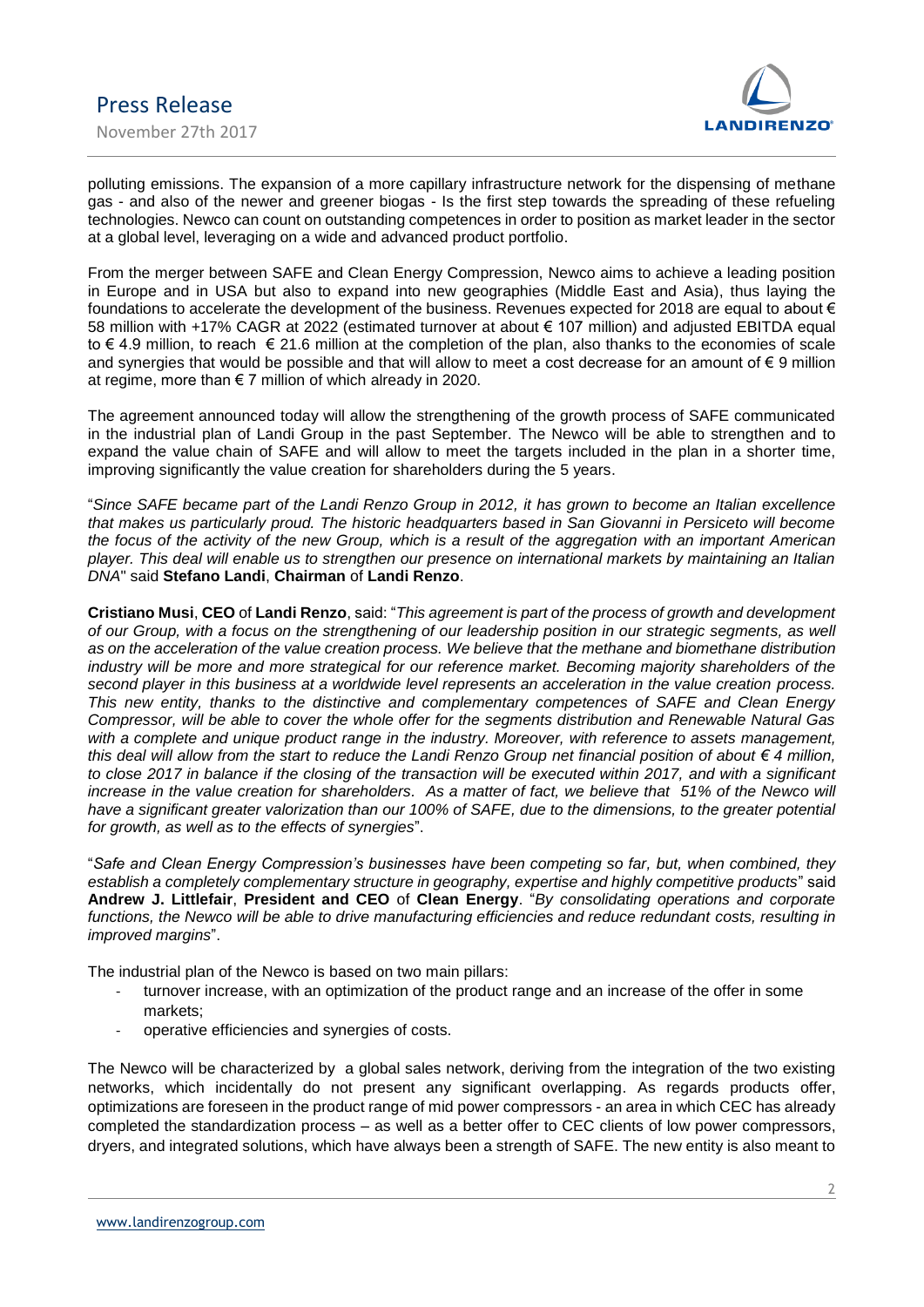

give value to the RNG product range of SAFE, which completes the offer of CEC in North America, one of the most promising markets for the biomethane, thanks to the regulations on green house gas emissions.

The estimated operational synergies are around 9% of combined cost structure, with a target value in 2020 of € 7 million. The cost reduction are estimated to be significant already in 2018 (about € 2.6 million) and fully developed in 2022 at € 9 million.

In detail:

- improvement in the purchase of materials policies and in the SCM, as well as make or buy choices, that will bring to immediate estimated benefits of about € 1.6 million in 2018, which will become about € 5.2 million in 2020 and about € 6.7 million at the end of the plan;
- general costs reduction for about € 1.7 million (one million of which already in 2018 and € 1.7 million already in 2019) thanks to the optimization of SG&A and to actions of reduction on the Canadian structure of CEC.

Following the main economical-financial 2022 targets foreseen in the strategic plan of the Newco:

- turnover equal to  $\epsilon$  106.8 million, with a CAGR equal to 17%;
- Adj. EBITDA target equal to  $\in$  21.6 million ( $\in$  4.9 million in 2018);
- Over the life of the plan (2018-2022) a dividend distribution for  $\epsilon$  35 million is planned.

As regards Landi Renzo's consolidated financial statements, the net financial position will decrease by about € 4 million thanks to the merger. The agreement will allow the achievement of a significant capital gain at the closing, which is expected by the end of the year and is, among other things, conditional on reaching an agreement with Landi Group Bondholders and the lending banks, as established in the debt optimization agreement signed by the Group at the end of March 2017.

The new company is expected to be operational from the beginning of January 2018.

Landi Renzo Group was advised by Clifford Chance for the legal aspects and by EY for the financial and fiscal due diligence, and as consultant for the structuring of the deal.

To discuss the details of the deal, a conference call with the financial community is scheduled for today at 15.00 (CET) - 14.00 (GMT). The connecting link details will be available in the Investors section of the website: [www.landirenzogroup.com.](http://www.landirenzogroup.com/) At the end of the presentation, a Q&A session will follow.

### *This press release is a translation. The Italian version will prevail*

**Landi Renzo** is the global leader in the LPG and Methane gas components and systems for motor vehicles sector. The company is based in Cavriago (Reggio Emilia) and has over 60 years' experience in the sector, and is renowned for the extent of its international activities in over 50 countries, with export sales of about 80%. Landi Renzo S.p.A. has been listed on the STAR segment of the MTA Market of Borsa Italiana since June 2007.